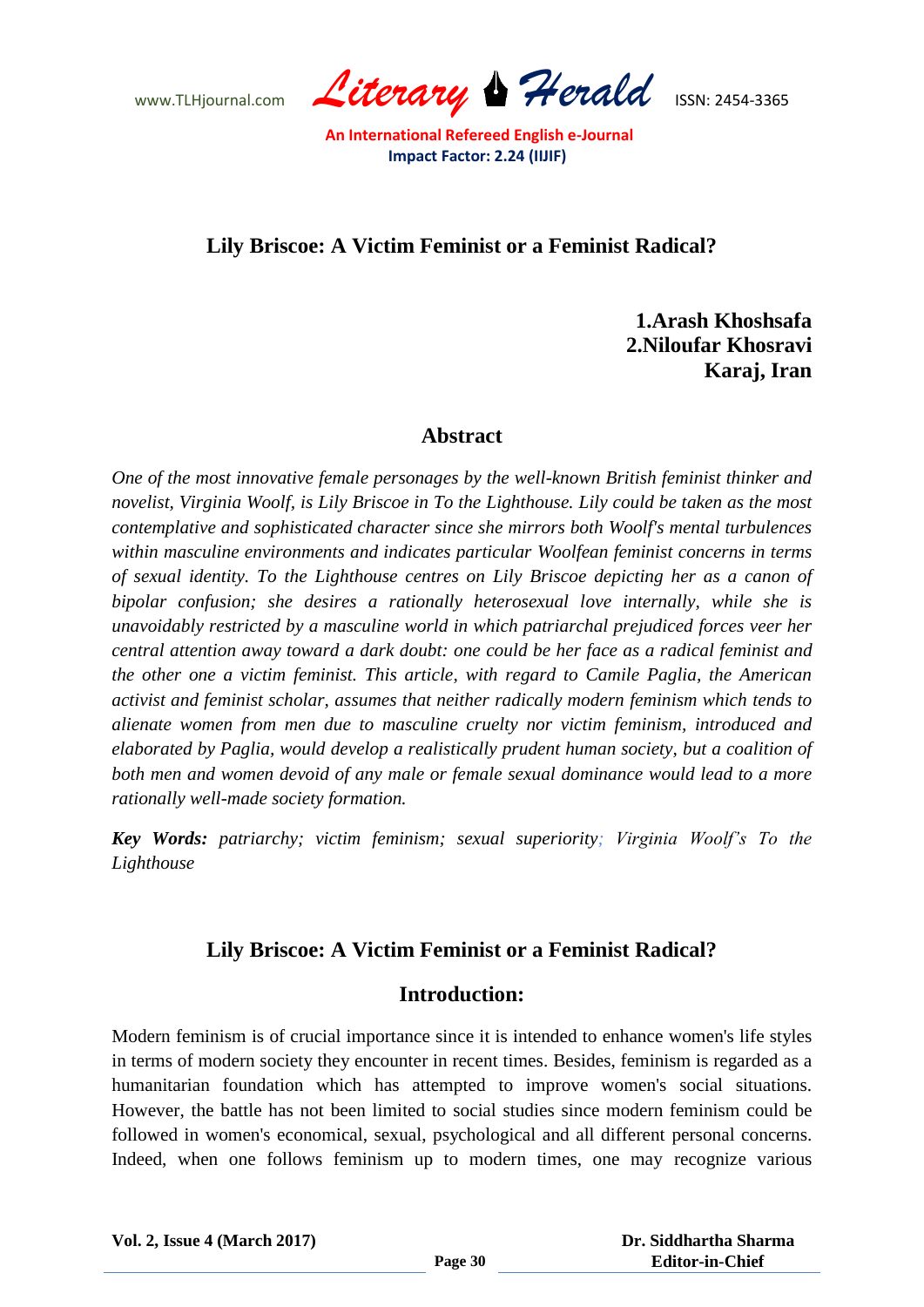www.TLHjournal.com *Literary Herald*ISSN: 2454-3365

movements deriving from this foundation some of which could be considered to be too radical or rather prejudiced.

Modern feminism is normally expected to help women around the world to feel better about themselves and their society and to lead them towards the best quality of life in rational society, while some modern feminist scholars seem to have deviated from the path to a biased same-sex pattern stressing misandry. If such tendencies are taken seriously during recent years, feminism must have mostly lead women away from a normal and constructive society inclusive of both men and women. If modern separatist feminism neglects the important role of mutual relationships concerning both men's and women's instincts as well as their social needs, serious harm would result to the basis of family, marriage, motherhood and many other natural constructive concepts of human life. Nonetheless, one should also bear in mind that radical feminism arises in response to masculine restrictions in society. Consequently, patriarchal and masculine superiorities must be overcome if a rational human society is to flourish.

## **Method**

One may not find what Mary Wollstonecraft founded in the late 18th century in England as social-political feminism which could be similar to the notions of modern feminism. Although the traditional response to modern feminism has been a rather ignorant view in recent years, this paper intends to consider the notorious aspects feminism triggered through women and men's personal and social lives concerning separatism and anti-heterosexual tendencies. Accordingly, Third-wave feminism critics have come across two major divisions about how modern feminism could solve inescapable biological feminine features as importantly as their social and political rights lately: power feminism led by writers such as Heywood, Drake and Walker which is assumed to provoke a rather prejudiced foundation, whereas the other division - victim feminism - is considered to be the one which develops the idea of women's freedom in case they rationalise the current prejudiced circumstances. Some of these Victim Feminism scholars include Camile Paglia, Katie Roiphe and Rene Denfield (Tong, Feminist Thought 355).

Camile Paglia, who can be viewed as the pioneer figure of victim feminism and the most popular forerunner of the movement in opposition to radical feminism thinkers, maintains that radical feminists, who persist on a self-controlling feminine community free of opposite sex, have consciously disregarded what women think of themselves and their sporadic personal as well as their social needs (Paglia, Sexual Personage. Art and Decadence from Nafertiti to Emily Dickinson 56). Applying victim feminism attitudes studied by Paglia, this article aims at clarifying the drawbacks modern feminism has provoked in recent years within both women's social etiquettes and personal life styles in terms of separatism as one of the resolutions that modern feminism stresses. Such notoriety is precisely studied in this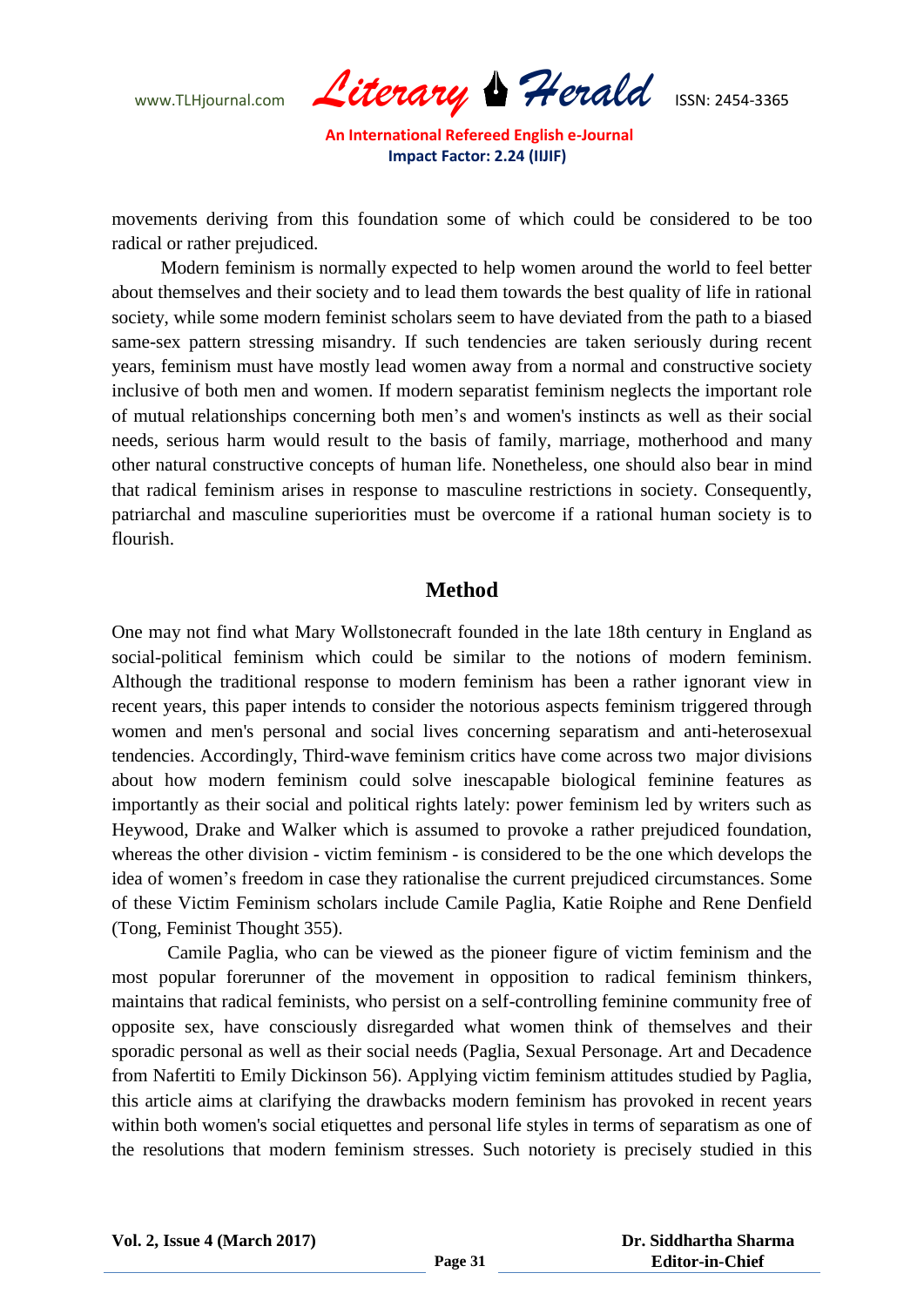WWW.TLHjournal.com **Literary & Herald ISSN: 2454-3365** 

article from victim feminism looking glass which intends to clarify many dualities observed in modern feminists' conceptions.

Understanding the limitations modern feminism causes in women's lives concerning heterosexual relationships which could never be neglected through social pipelines, one may gain a broader view over how victim feminism recommends women think rationally. This could be practical if they obtain a more comprehensible achievement as soon as they reach a proper solution to overcome the current suppressing circumstances of masculine codes.

#### **Discussion**

It is interesting enough to see how women themselves rated modern feminism or tentatively post-modern feminism during recent years: a 1989 survey by Time - CNN Yankelovich reflected a 77% agreement among women claiming improvement in women's life styles since the beginning of social-economical feminism. Also, according to a Time survey on 4 December 1989, it was announced that 82% of women strongly agreed with the current progressive improvement of their personal lives due to what feminism was contributing. On the other hand, it was in middle the 1990s that the British NOP declared only about 9% of the studied women between 18-34 preferred to call themselves feminists and planned to support the movement publicly; only 33% of the surveyed women through CNN Yankelovich poll preferred to possess the title *feminist* (Somerville, Feminism and the Family: Politics and society in the UK and USA 227).

Indeed, the most important neglected concept through feminism in recent years could be the notion of separation which modern feminism has been spreading within society: the separation of women from their own original identities concealed in a layer of misandry. That is how Rene Denfeld asserts that the fresh innovative feminism has lost many of its young partisans as the New Victorian movement faded away; since Denfeld claims such a dramatic loss has happened to 20th century modern feminism, one could call this 'Neo-Victorianism' (Denfeld, The New Victorians: A Young Woman's Challenge to the Old Feminist Order 19).

Interestingly enough, feminism potential candidates have frequently complained about the looking glass modern feminism has taken about women's identities; they occasionally criticise modern feminists' attitudes as the ones which tend to proclaim a typically different prescriptive pattern for women - either indoors or outdoors - that seems rather separating and denying several feminine instinctive and enjoyable tendencies (Robbins, Snowed Up: A Mistletoe Story": Feminist Approaches, Literary Theories: A Case Study in Critical Performance. 8). Furthermore, due to a recent integrity of feminism and same-sex relationships - occasionally confused with each other - throughout the universal press and media, it looks as if feminism has been transformed into an unavailable metaphor projecting extremism and misandry as a broad fundamental mainstream (Gamble, The Routledge Companion to Feminism and Postfeminism 14).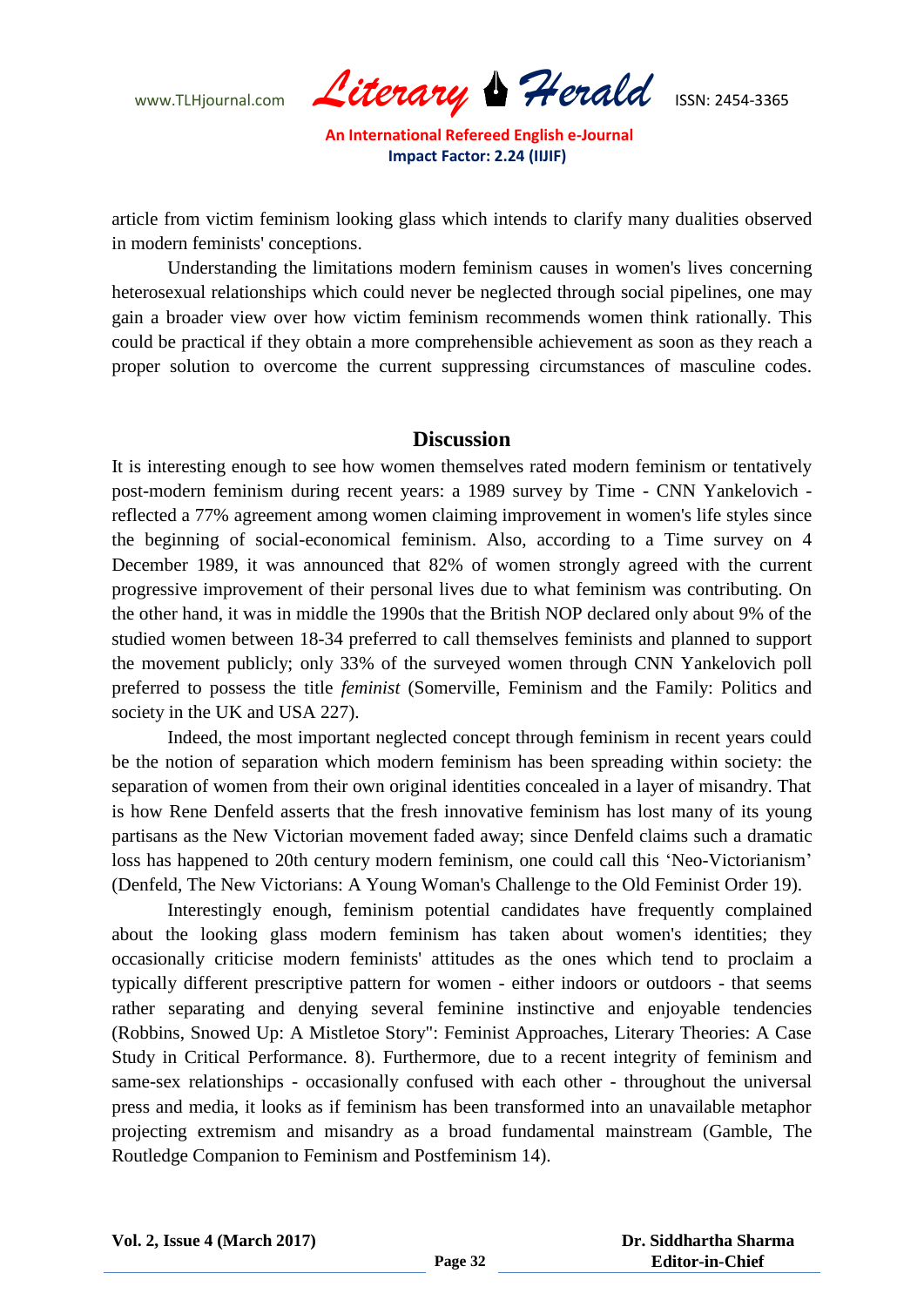WWW.TLHjournal.com **Literary & Herald ISSN: 2454-3365** 

But is it how Virginia Woolf's feministic notions worked also? Is this all about the mental collapse of Lily Briscoe in *To the Lighthouse* in terms of social interactions? Elaine Showalter in her *A Literature of Their Own* categorises feminism movement according to her own historical tendencies: the feminine phase (1840-1880), the feminist phase (1880-1920), and the female phase (1970-present) in which one may find some of the main women writers of the time (Bressler, Literary Criticism: An Introduction to Theory and Practice 175).

Woolf's Lily Briscoe is located in a tremendous vacancy since she is a non-classified female personage regarding Showalter's enumeration above. And that is approximately justified by Lily's internal doubts concerning her own feminine essences imposed by masculine environment suppression. Lily could be a semi-modern personage who has partially skipped the feminist phase, while she has not reached the last phase yet. It seems as if Virginia Woolf has truly recognised such suspension through the post-war period, time of modernity, or an exclusive distinct gap in which she and her woman characters have fallen into.

Furthermore, although Lily's (Woolf's) interactions seem to discard the masculine model of questing romance through her language and contemplation, she does not seem to find herself a feminist. Even if she feels assaulted by patriarchal norms she is bound by, she rejects the word feminist. "It was too difficult to know quite what one meant about all this" (Woolf, To the Lighthouse 138). Or "Oh! But she was not a feminist! That was a silly thing to say" (Woolf, To the Lighthouse 139). Christine Froula in her *Virginia Woolf and the Bloomsbury Avant-Garde,* remarks that the way Lily applies the word "one" in the above quotation from the novel reveals the truth that Lily does not intend to stress sexual distinctions as she contemplates the illusive turbulences in her mind beyond sexuality (Froula, Virginia Woolf and the Bloomsbury Avant-Garde 89). Likewise, Allie Glenny asserts that what Lily does in *To the Lighthouse* is filling gaps between her and other close characters like Mrs. Ramsay in the way that she has left no space and time to herself to fill in.(Glenny, Ravenous Identity: Eating and Eating Distress in the Life and Work of Virginia Woolf 137).

Lily who could mirror Woolf indeed (Simpson, Gifts, Markets and Economics of Desire in Virginia Woolf 107), is engulfed in an extremely masculine community since she observes Mr. Ramsay and his other friends and colleagues during her stay in Ramsays' summer house. Charles Tansley is the one who mocks the idea of women painting and appreciating poetry (Woolf, To the Lighthouse 79). And Lily, who is logically discarded from all natural bonds, expected to form a relationship with opposite sex, is drastically suppressed:

Lily Briscoe went on putting away her brushes, looking up, looking down. Looking up, there he was - Mr. Ramsay - advancing towards them, swinging, careless, oblivious, remote. A bit of a hypocrite? She repeated. Oh no - the most sincere of men., the truest (here he was), the best; but

 **Dr. Siddhartha Sharma Editor-in-Chief**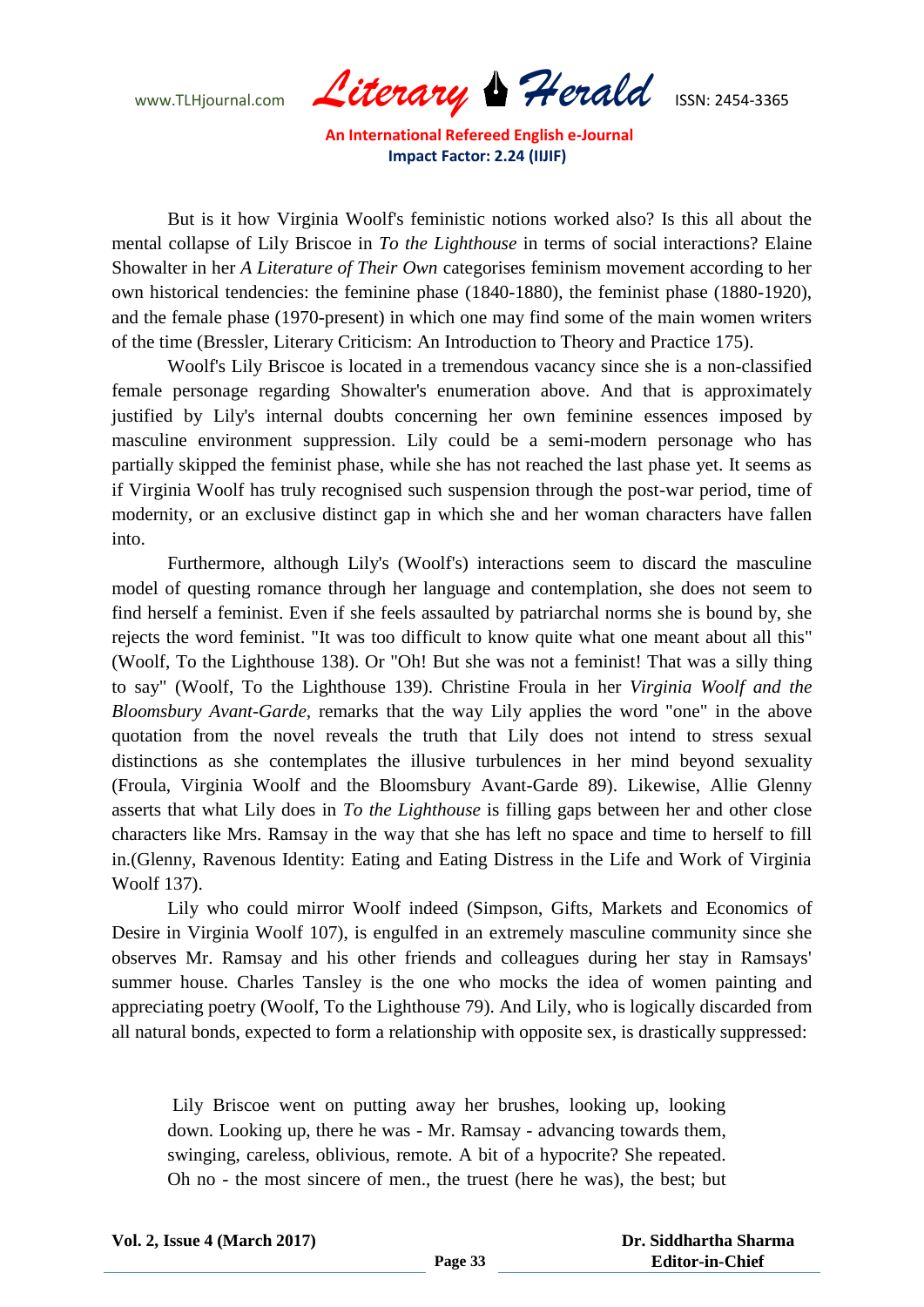WWW.TLHjournal.com **Literary & Herald ISSN: 2454-3365** 

looking down, she thought, he is absorbed in himself, he is tyrannical, he is unjust; and kept looking down, purposely, for only so could she keep steady, staying with the Ramsays. (Woolf, To the Lighthouse 34)

What is Lily really scared of? Although she keeps appreciating her solitude and brushes up her lack of any serious relationship, she must have felt how she is drawn cautiously to think of the men around her as she unconsciously thinks of the way Mr. Ramsay could be. That is, if she is deeply woven in myriads of flames of masculine suppression, she never lets herself get trapped by it. But one may not deny that she is stuck in flashes if not flames in few sections of the novel: she goes out with William Bankes passionately as if she is in deep love with him; she even makes others like Mrs. Ramsay think they would marry soon exactly similar to Minta and Paul.

Simone de Beauvoir asserts men have always seemed to form an ideally prefabricated woman in history to which they could refer to, not the woman that could have been, but the one that should have been (Beauvoir, The Second Sex 97). Similarly, Lily is akin to such women, she holds a significant candle though - a candle in the wind that has enlightened her, a candle that has allowed her to realise how Mrs. Ramsay has been shaped as an *angel in the house*. Although Lily seems to be the woman who appears to neglect original feminine tendencies like heterosexual emotions and marriage, she barely feels the femininity inside her:

She felt herself transfixed by the intensity of her perception; it was his severity; his goodness. I respect you (she addressed him silently) in every atom; you are not vain; are the finest human being that I know; you have neither wife nor child (without any sexual feeling, she longed to cherish that loneliness), you live for science (involuntary, sections of potatoes rose before her eyes); praise would be an insult to you; generous, pure-hearted, heroic man! (Woolf, To the Lighthouse 18)

Christina Forula argues that Lily's quest beyond its (accidental) feminine origins to universality, for neither the difference of such an existence impels it nor the adventures of loss and creativity. She maintains that Lily forgets traditional Madonnas to paint from life (Froula, Virginia Woolf and the Bloomsbury Avant-Garde 154), while the above excerpt is one of the scarcest parts of the novel in which Lily shouts her silent and extreme private love to William Bankes in her mind. She definitely intends to like him and appreciates how different he is from other patriarchal men around her and how he could be cherished without any masculine prejudices.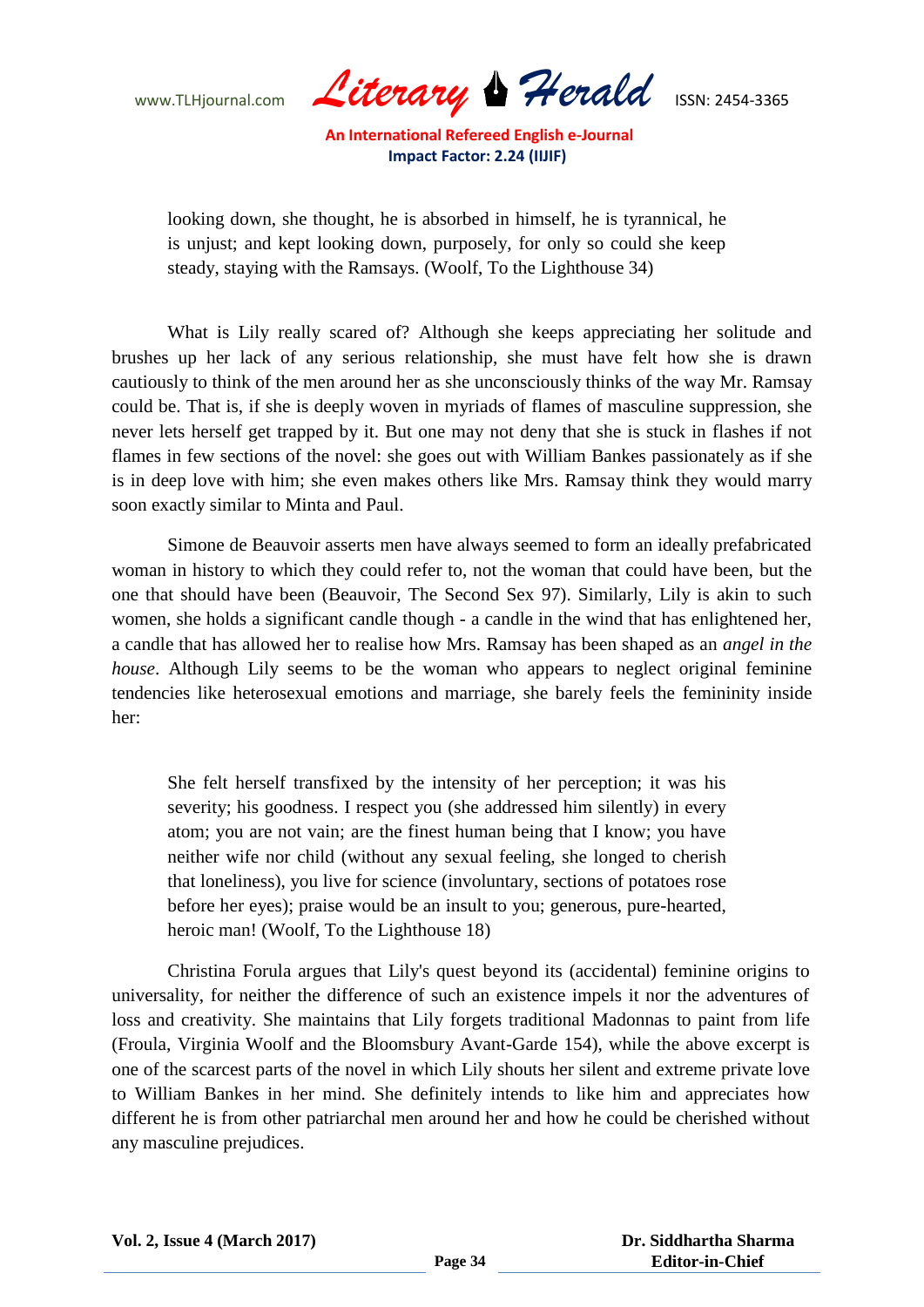WWW.TLHjournal.com **Literary & Herald ISSN: 2454-3365** 

Lily occasionally enjoys being with William Bankes, but she is turbulently suspicious of such emotions. Susan Bolotin could be taken as the first feminist thinker who revealed her concern and its consequent drawback in her revolutionary article *Voices from a Post-Feminist Generation* (Somerville, Feminism and the Family: Politics and society in the UK and USA 229). Bolotin expressed her huge concern regarding how modern feminism had been neglected in many young women's attitudes. She strongly condemned the Second-wave feminism scholars who attempted to block major feminine passions in women gradually instead of encouraging constructive equal declaration of women's rights. Consequently, there is no wonder that Woolf's Lily, who is located on the verge of modern feminism development in early 20th century, is victimised by such so-called revolting views.

Lily's dramatic confusion lasts until the final page in which the novel comes to a close where she decides to put an end to the final part of her painting. She has not fulfilled her doubtful visionary process of observation from her womanly perspective all the years since she went to the summer house; she has not satisfactorily quenched her slightly feminine desires either as the narrator (Lily) murmurs to the reader "how she stood here painting, had never married, not even William Bankes" (Woolf, To The Lighthouse 130).

It should be noted that as Jane Buxton asserts majority of modern feminists' disappointment and what is observed as the consequences of their action in terms of aggression or misandry derive from men's massive stability in terms of social mannerism and personal etiquette (Buxton, Ending the mother War: Starting the Workplace Revolution 96). Therefore, Lily who finally decides to stand and complete her painting although she feels distraught due to her masculine companionship, surprisingly to the reader, gets thrilled by Mr. Ramsay and his children's arrival to the lighthouse in the end. Lily seems to have been psychologically enthusiastic regarding this replacement in the end:

'He has landed,' she said aloud. 'It's finished.' Then, surging up, puffing slightly, old Mr. Charmichael stood beside her, looking like an old pagan god, shaggy, with weeds in his hair and the trident in his hand. He stood by her on the edge of the lawn swaying a little in his bulk, and said, shading his eyes with his hands: 'They will have landed.' and she felt she had been right. (Woolf, To the Lighthouse 154)

Lily does not only deny male companionship at the moment of consummation, but also she welcomes the approval of his arrival. That the boat reaches the lighthouse counts as the only moment at which the reader hears Lily shouting out of excitement. That is, she always used to think or merely speak quietly to others through the novel, while in the last section of the third part, one can hear her loud expression of excitement following the consummating arrival. Similarly, Eric Steinberg praises Woolf's effective use of Phallic and fertility symbolism in *To the Lighthouse* (Winston, Woolf's To the Lighthouse 81). It seems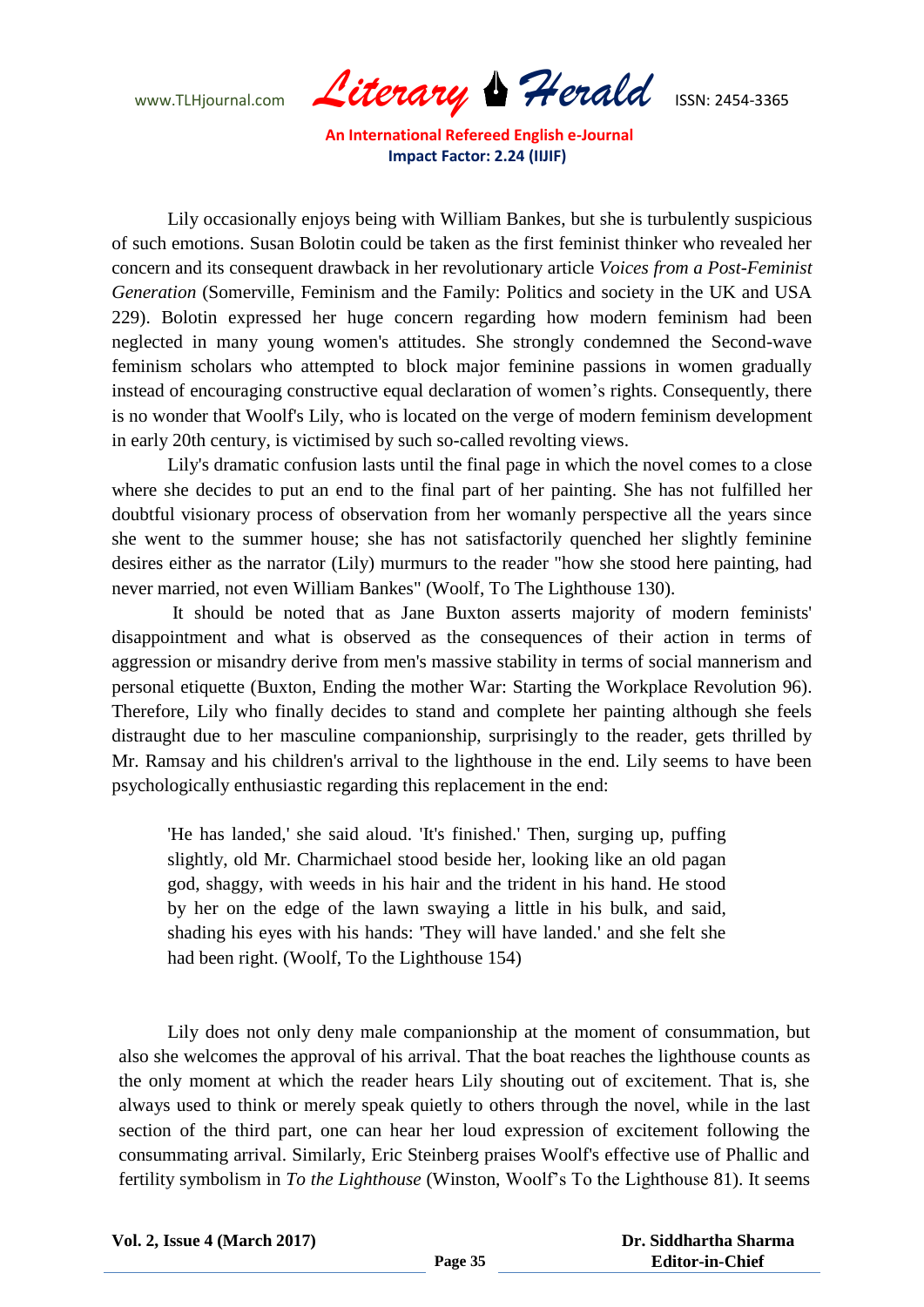WWW.TLHjournal.com **Literary & Herald ISSN: 2454-3365** 

as if Lily ends up making love with the lighthouse (phallus emblem) which could be taken as the eventual result of her gentle flirtation through all parts of the novel. It is as if Lily has consummated her unrequited love not with men, but with the lighthouse by means of an illusion, an unknown sense of sacrifice and a gloomy self-effacing loss.

## **Conclusion**

Nineteenth-century radical feminism launched a very sporadic movement to modify majority of economic, political and social rules that had been established by masculine constitutions. Likewise, feminism was meant to nourish women socially as well as personally, while it seems to have been trapped in broad modern policies which tended to magnify women and men's differences on the one hand and strengthening attitudes concerning women's implied dependence on men - who have all suppressed women as their victims in history - on the other: a so-called feminine freedom in modern times.

For instance, that women are allowed to justify and play their victim role in case of rape could be both significant on the one hand and it may be considered to be decelerating on the other. It makes no sense to sit still and victimise ourselves doing nothing to fight cruelty effectively. To Camile Paglia, this could be nothing but an unconscious requirement for the revival of patriarchal system (Paglia, Sex, Art and American Culture 66). This article assumes that such extremism could be precisely the propaganda radical feminists have been spreading in its modern sense. Modern radical feminists, who condemn any kind of masculine trace through women's lives, have been attempting to shape women as eternal victims of patriarchal societies and this has been the absolute discrimination primary feminist scholars aimed to eliminate (Staggenborg Gender, Family and Social Movements 26).

On the one hand, Paglia asserts that feminism allowed women to feel themselves fortunate to resist masculine yardsticks within the society and also apply their unique sense of sexuality opposing patriarchal principals (Paglia, Sex, Art and American Culture 86). On the other hand, she stresses that this sense of freedom in terms of rebellion provoked serious risks as well: risks concerning the attitudes toward heterosexual marriage, motherhood and the foundation of family formation shaped as complexes with no certain answer in women's modern life styles.

In the same manner, Woolf has obliged herself to expose Lily Briscoe to a shelter of modernism in terms of feministic ideologies devoid of the fact the that this shelter lacks what Lily could feel inside her; such a remarkable deprivation could be easily traced in Lily when she thinks about Paul and Minta's romantic strolls on the beach. "It is so beautiful, so exciting, this love, that I tremble on the verge of it, and offer, quite out of my own habit, to look for a brooch on a beach; also it is the stupidest, the most barbaric of human passions" (Woolf, To The Lighthouse 102). Here, the reader encounters with the core of Lily's chaotic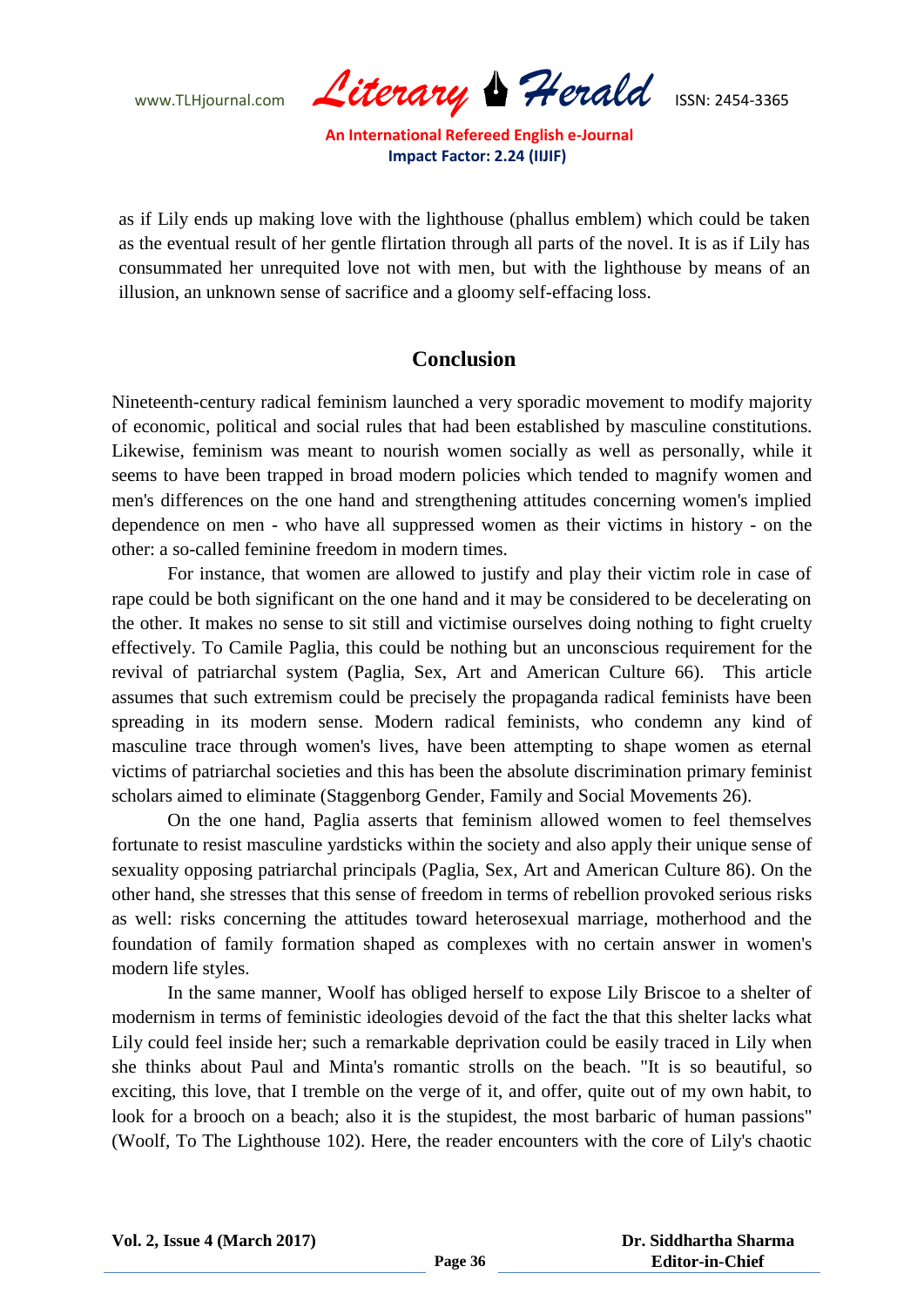www.TLHjournal.com *Literary Herald*ISSN: 2454-3365

mental dualism concerning heterosexual emotionality from her view point on the newly engaged couple.

From another point of view, Virginia Woolf pictures Lily as an independent figure who enjoys spending time by her own painting, reading poetry and secluding more than socialising, especially as an empowered weapon against men. But it could be asserted that such seclusions provoke doubts in her head through the novel whether she knows what she desires or even if what she yearns for. All such so-called modern traits observed in Lily mingled with an unwanted misandry developing through her existence, turn her into a suspicious lonely woman who is both scared of her masculine boundaries and is in favour of her own pure independence in spite of her natural desire for heterosexual passions.

Accordingly, Lily Biscoe, as one of the most biographically feminine personages among Virginia Woolf's novels, could be regarded as both a radical and a victim feminist figure since she is sacrificed by a rigid patriarchal community bound by aggressive radical feminist ideologies which have sustained her floating survival through a sea of suspicion and dualism, a sea of suspicion that keeps asking her who a woman is and what a woman should be. Consequently, Lily does not seem to swim consciously ashore, she merely veers away floating through the waves provoked both by massive masculine norms and also by radical separatist codes of feminism stressing misandry as a means of resistance, while the most available log to save Lily from such wild waters is what a rational and constructive feminist etiquette could allocate, an etiquette which is exempted from any misandry and misogyny.

## **Works Cited**

Beauvoir, Simone de. *The Second Sex*. Trans. H. M. Parshley. London: Vintage. 1997.

Baym, Nina*. The Norton Anthology of American Literature.* New York: Norton. 2003.

Bressler, Charles. *Literary Criticism: An Introduction to Theory and Practice*. New

Jersey: Upper Saddle River. 2007.

Buxton, Jayne. *Ending the mother War: Starting the Workplace Revolution.* London: Macmillan. 1998.

Denfeld, Rene*. The New Victorians: A Young Woman's Challenge to the Old Feminist Order.*  New York: Warner Books. 1995.

- Froula, Christina. *Virginia Woolf and the Bloomsbury Avant-Garde*. New York: Columbia University Press. 2005.
- Gamble, Sarah. *The Routledge Companion to Feminism and Postfeminism*. Routledge: New York. 2006.